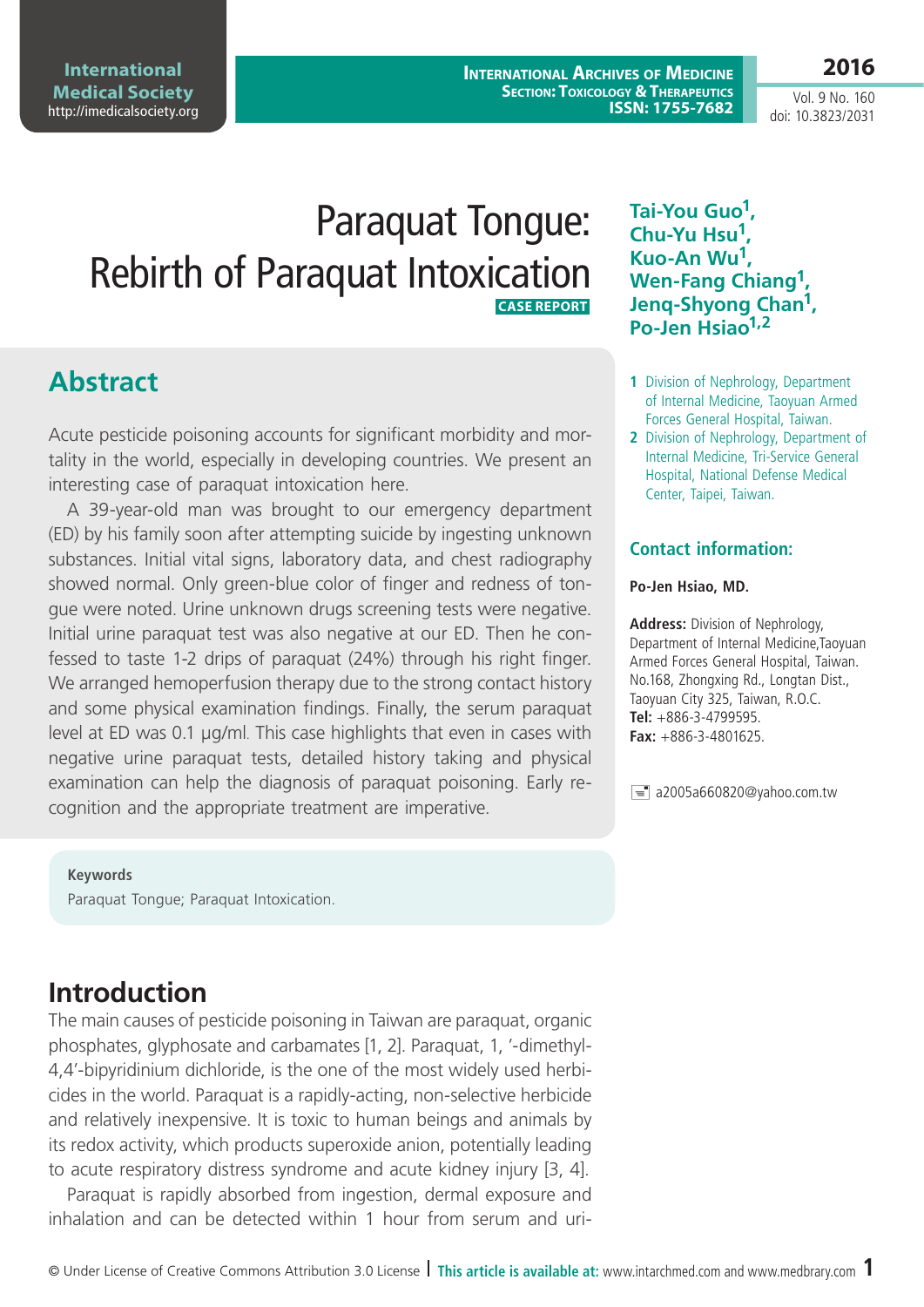**2016**

Vol. 9 No. 160 doi: 10.3823/2031

ne. According to data published by Proudfoot et al. (1979), Proudfoot (1995) and Smith (1988b), peak concentrations (Cmax) in humans are attained within 2 hours to 4 hours after ingestion [6, 7]. Irrespective of the route of administration, lung and kidney are the organs showing the highest concentrations of paraquat [7-9]. Preferential accumulation in the lung is increasing toxicity due to superoxide anion. Over a period of hours to days, these processes cause multi-organs failure. The most affected organs are those with oxygen tension, high blood flow, and energy requirements, in particular the heart, lung, kidney, and liver. In general, urine paraquat test is useful for screening paraquat poisoning [10]. Management of paraquat intoxication usually depends on the amount ingested and the time elapsed since the exposure.

### **Case Report**

A 39-year-old male was brought to our emergency department (ED) 2 hours after attempting suicide by ingesting unknown herbicides. He has history of depressive disorders without regular follow-up. His Glasgow Coma Scale (GCS) is E4V5M6. His blood pressure was 130/96 mmHg, pulse rate was 82 beats/min, and respiratory rate was 18 breaths/min. Initial laboratory examinations revealed normal kidney function tests and normal serum electrolytes. Unknown drugs screening test of urine, including benzodiazepine, tricyclic antidepressants, barbiturates, cocaine, acetaminophen, tetrahydrocannabinol and phencyclidine, showed negative results. Physical examinations revealed mild green-blue color over distal phalanx of right index finger **(Figure 1)**. In addition, mild reddish without obvious ulceration was noted over the apex of tongue. Chest radiography was unremarkable. Urine paraquat test was also performed but revealed negative findings at initial 1 hour and 2 hours after arrival of ED. He received gastric lavage with NG-tube, and only some yellowish gastric juice was found from NG tube.

The patient finally told the physician that he took a small amount of paraquat (24%) through his right finger. The diagnosis of paraquat intoxication was made based on history taking and physical examinations. Then serum paraquat test was checked at ED. After admission, he received charcoal hemoperfusion therapy for 2 times. The apex region of tongue revealed mild reddish at day 3 **(Figure 2)** and obvious ulcerations at day 6 **(Figure 3)** after admission. Initial

**Figure 1:** Physical examinations showed mild green-blue color over distal phalanx of right index finger.



**Figure 2:** The apex region of tongue showed mild reddish at day 3.

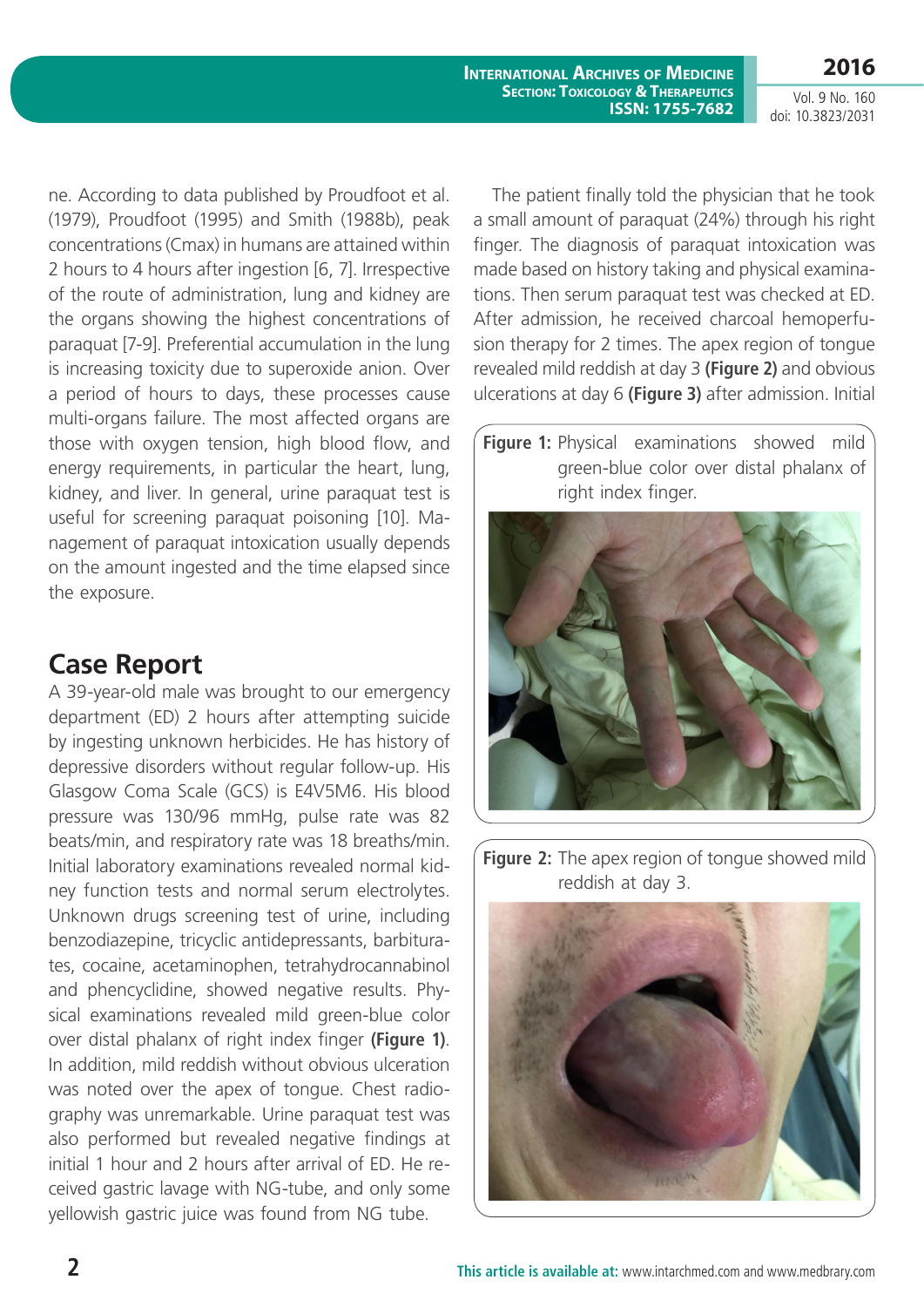**2016**

Vol. 9 No. 160 doi: 10.3823/2031

serum paraquat test at ED was positive and the concentration was 0.1 μg/ml. Following kidney function tests and chest radiographies showed normal. The results of serials of serum paraquat concentrations were undetectable after hemoperfusion. Lastly, he was discharged after 10 days in hospital. No obvious respiratory sequelae and kidney injury were found with 6-month follow-up.

**Figure 3:** The apex region of tongue showed obvious ulcerations at day 6.



# **Discussion**

Paraquat intoxication is life-threatening and can cause major effects on gastrointestinal tract, lung, liver, and kidney. The Median Lethal Dose (LD50) in human beings is approximately 35 mg/kg, which translates into as little as 8-12 ml of a 24% solution [11]. The gastrointestinal tracts such as tongue, mouth, pharynx, esophagus, stomach and intestine are the most initial sites of toxicity, which is manifested by edema, swelling, and painful ulceration. In some severe cases, centrizonal hepatocellular injury can occur, resulting in elevated bilirubin and enzymes like aspartate transaminase (AST), alanine aminotransaminase (ALT) and lactate dehydrogenase (LDH) [12]. The hepatic injury from paraquat can be severe enough to cause jaundice. However, hepatotoxicity is rarely a major determinant to clinical outcome. On the contrary, acute kidney injury plays a critical role in determining the clinical outcome [12].

Pulmonary complication also represents the most lethal and least treatable manifestation. Both type I and II pneumatocytes appear to selectively accumulate paraquat. Biotransformation of paraquat in these cells causes free radical production with promotion lipid peroxidation and cell injury [13, 14]. There is a progressive decline in arterial oxygen tension and CO2 diffusion capacity. Cyanosis and dyspnea reflect deteriorating gas exchange in the damaged lung. In addition, frothy sputum is the early and principal manifestation of pulmonary edema. Such a serious dysfunction of gas exchange results eventual death due to hypoxemia. Acute pulmonary edema and early lung damage can occur within few hours to days after ingestion [13, 14]. In clinical practice, routine investigations such as liver function tests, kidney function tests, and electrolytes are checked only to monitor baseline status of the patient. Several studies predicted survival rates in patients with paraquat intoxication by using plasma paraquat concentrations and/or clinical criteria [16-19].

Paraquat is not metabolised and nearly excreted unchanged in the urine, it can be easily detected by qualitative urine analysis. A semi-quantitative test using bicarbonate and sodium dithionite can be used as a bedside test to confirm systemic paraquat toxicity [19]. In an alkaline medium, sodium dithionite reduces paraquat to a blue radical. If the urine paraquat concentration is more than 1 μg/ml, the urine will appear blue and this finding alone indicates a very poor prognosis [20]. However, negative urine paraquat test could also be fatal [21]. To date, hemoperfusion is proven to be better than homodialysis in treating patients with paraquat poisoning. Hemoperfusion can decrease mortality rates within 6-12 hours after paraquat exposure. Cyclophosphamide, methylprednisolone,